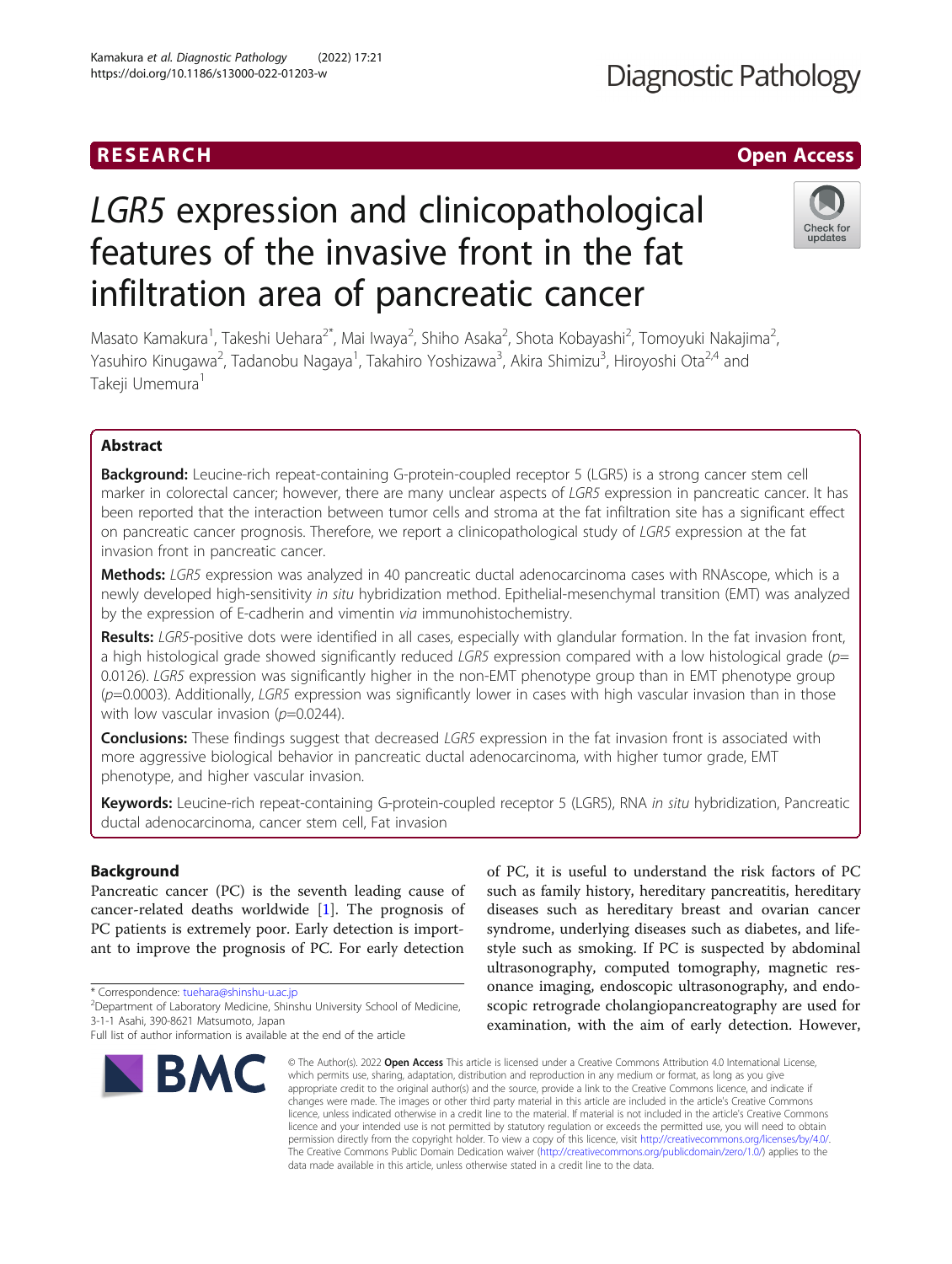Therefore, identifying factors that suggest prognosis in surgical materials is an important issue for PC. Most PCs are ductal adenocarcinomas (DAs) [\[5](#page-6-0)]. Analyzing the expression of various factors in DA or in the stroma surrounding DA may suggest important therapeutic targets. In this study, we focused on the expression of leucine-rich repeat-containing G-protein-coupled receptor 5 (LGR5) in DA. LGR5 was identified by lineage tracing to be a novel marker for adult stem cells in the small intestine, large intestine, and hair follicles [\[6\]](#page-6-0) [\[7](#page-6-0)]. LGR5 is a seven transmembrane receptor  $[8]$  $[8]$  that is a target gene for Wnt/β-catenin signaling [\[7](#page-6-0)]. LGR5 is recognized as a cancer stem cell (CSC) marker for colorectal cancer [[9](#page-6-0)]. The possibility of LGR5 being associated with CSCs has also been pointed out in pancreatic cancer [\[10](#page-6-0)] [\[11](#page-6-0)]. Wnt/β-catenin signaling is involved in various cellular functions including proliferation, migration, and drug resistance and is often dysregulated in cancer [[12\]](#page-6-0). LGR5 is closely related to the control of Wnt/ $\beta$ -ca-tenin signaling [\[13](#page-6-0)] [[14\]](#page-6-0). Wnt/β-catenin signaling plays an important role in regulating the function of CSC [\[15](#page-6-0)]. LGR5 has been shown to be a stem cell marker in previous studies including for gastrointestinal mucosa and gastrointestinal tumors, in which LGR5 is the most promising stem cell marker. Subsequently, LGR5 expression has been revealed in many organs and tumors. We have previously investigated *LGR5* expression in pancreatic ducts and DA  $[11]$  $[11]$  $[11]$ . Recently, greater attention has been paid to the fact that the microenvironment of the tumor infiltration area is distinct and related to the infiltration of tumor cells  $[16]$  $[16]$ . In PC, it has been suggested that the altered tumor microenvironment in surrounding adipose tissue, such as fatty acid release at the tumor infiltration front, may promote metastasis [[17](#page-6-0)]. Additionally, it has been reported that fat invasion by tumor cells is associated with a worse prognosis [\[18](#page-6-0)]. Therefore, we focused on the expression of LGR5 in the fat invasion front of DA and analyzed associations with clinicopathological features.

## Materials and methods

#### Patients

We examined 52 cases of DA that were resected at Shinshu University between 2014 and 2019. Among them, eight cases with poor staining, one case with anaplastic carcinoma, and two cases without fat invasion were excluded. Stage II and III cases were also selected from the 52 total cases. Finally, 40 cases of DA with fat invasion were examined. We used the pancreatic tissue of a patient with extrahepatic cholangiocarcinoma for LGR5 expression analysis, as well as normal pancreas. We obtained clinicopathological data including gender, age, histological grade (HG), vascular invasion, tumor infiltrating lymphocytes (TILs), lymph node metastasis, stage, and prognosis. Stage and histology were reconfirmed based on the 8th edition of the Union International Cancer Control TNM staging system and the 4th edition of the World Health Organization classification. Histology was also reassessed by two pathologists (T.U. and M.I.). The scores of TILs were measured in the fat invasion and assessed using a four-tier score as follows: none, 0; mild, 1; moderate, 2; and marked, 3 [[19\]](#page-6-0). TIL was measured in the region in which  $LGR5$  expression was analyzed in one high-power field. Furthermore, TIL score was categorized as low-grade (score 0, 1, and 2) or high-grade (3).

This study was performed in accordance with the current ethical guidelines of the Declaration of Helsinki and was conducted in accordance with the requirements of the Institutional Review Board of Shinshu University School of Medicine (approval No. 4088).

#### Histopathology and immunohistochemistry

We used surgically resected and formalin-fixed paraffinembedded DA tissues. Optimal lesions with fat invasion were selected from hematoxylin and eosin (HE)-stained specimens. A tissue microarray (TMA) was then created by the procedure described below. Tissue cores were punched out from each donor tumor block using thinwalled 3-mm stainless steel needles (Azumaya Medical Instruments Inc., Tokyo, Japan), and cores were arrayed into a recipient paraffin block. Serial Sect. 4 μm in thickness were cut from these TMA blocks and stained with HE or immunostained with mouse monoclonal antibodies against E-cadherin (clone 36; dilution 1:2000; BD Biosciences, Franklin Lakes, NJ, USA) or vimentin (V9; dilution 1:50; Leica, Wetzlar, Germany). For antigen retrieval, sections were microwaved in 0.45% Tris/5 mM EDTA for 30 min. Detection of the primary antibodies was performed using an Envision detection system (Agilent Technologies, Santa Clara, CA, USA) according to the manufacturers' recommendations. In accordance with a previous report [[20\]](#page-6-0), membranous E-cadherin expression was graded according to the proportion of positive cells and classified into four groups: 0, <10% of the cancer cells stained or with a complete absence of staining; 1, 10–49% positive expression; 2, 50–70% positive expression; and 3, >70% of cells with positive expression. Scores 0 and 1 were classified as E-cadherin negative, and scores 2 and 3 were classified as E-cadherin positive. For vimentin, clear positive staining in the cytoplasm of tumor cells was regarded as positive expression. We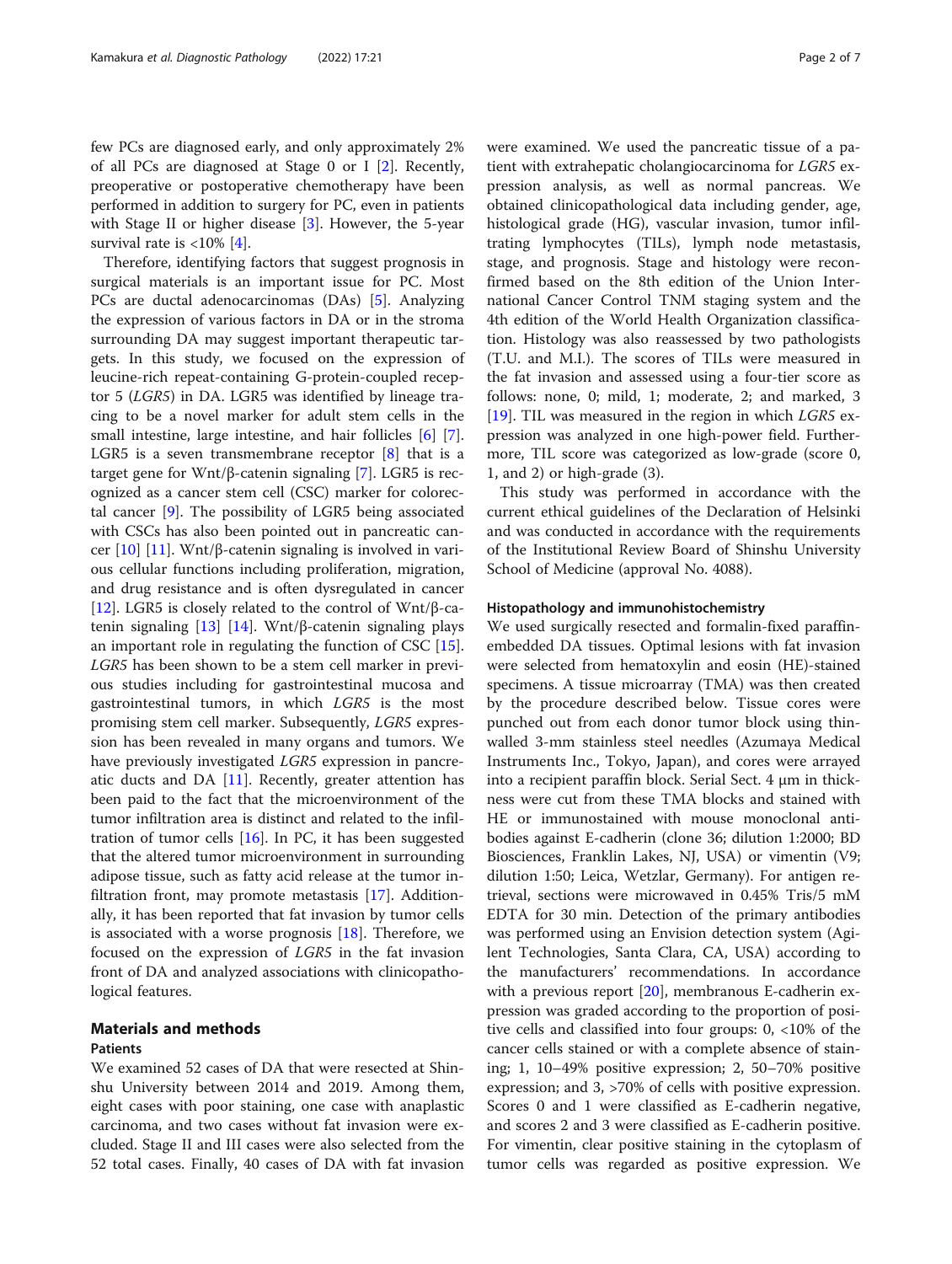defined epithelial-mesenchymal transition (EMT) phenotypes into three groups according to the report by Aruga et al. [[21\]](#page-6-0): non-EMT type, defined as E-cadherin positive and vimentin negative; incomplete EMT type, defined as E-cadherin negative and vimentin negative or E-cadherin positive and vimentin positive; and complete EMT type, defined as E-cadherin negative and vimentin positive. The incomplete EMT and complete EMT types were analyzed together as the EMT phenotype group and the non-EMT type was analyzed as the non-EMT phenotype group.

#### LGR5 RNA in situ hybridization

An RNAscope kit (Advanced Cell Diagnostics, Hayward, CA, USA) was used for LGR5 mRNA expression analysis of TMA. RNAscope is a recently developed in situ hybridization technique with high sensitivity and low background. RNAscope uses a specific double "Z-shaped" probe to hybridize to target RNA sequences (approximately 18–25 bases). The probe then binds to amplifier probes that bind the chromogenic label (DAB). Briefly, tissue sections were pretreated by heating, and protease was applied prior to hybridization with the LGR5-specific probe. The detailed procedure was described in a previous publication [[22](#page-6-0)]. The standard positive control (Mm-PPIB, ACD-313,902) and negative control (DapB, ACD-310,043) probes were used to ensure interpretable results. Brown punctate dots in the nucleus and/or cytoplasm indicated positive staining. LGR5 expression was quantified under a 20× or 40x objective lens (Olympus BX51, Tokyo, Japan) according to the 5-grade scoring system recommended by the manufacturer (Table 1) [[23](#page-6-0)]. Furthermore, LGR5 mRNA expression was categorized into low expression (grades 0 and 1+) and high expression (grades 2+, 3+, and 4+). We selected one case from each score category, performed LGR5 mRNA expression analysis in the whole section, and compared the

Table 1 Interpretation of RNAscope amplification score according to the manufacturer's guidelines. Staining scores 2, 3, and 4 were considered as high expression

| <b>Staining score</b>                                                                                        | LGR5 expression<br>score |  |
|--------------------------------------------------------------------------------------------------------------|--------------------------|--|
| 0, no staining or $<$ 1 dot every 10 cells, $\times$ 40<br>magnification                                     | 11                       |  |
| 1+, 1-3 dots/cell, visible at $\times$ 20-40 magnification                                                   | 11                       |  |
| 2+, 4–9 dots/cell, very few dot clusters, visible at<br>$\times$ 20-40 magnification                         | 12                       |  |
| 3+, 10-15 dots/cell, <10% of positive cells with dot<br>clusters, visible at $\times$ 20–40 magnification    | 6                        |  |
| $4+$ , $>15$ dots/cell, $>10\%$ of positive cells with dot<br>clusters, visible at $\times$ 20 magnification | $\left( \right)$         |  |

scores in the fat invasion area. LGR5 expression in PC was measured in the region where LGR5 expression was strongest in the front of fat invasion. Additionally, the degree of cancer differentiation was also identified. Finally, we analyzed the relationship between LGR5 expression and clinicopathological data and prognosis in DA patients, with particular regard to the overall survival (OS) rate.

#### Statistical analysis

Fisher's exact test or Wilcoxon rank sum test were adopted to test for differences between patient subgroups. The survival rates of DA patients were calculated using the Kaplan–Meier method, and differences in those rates were compared by the Log-rank test. A  $p$ value <0.05 was considered significant. All statistical analyses were performed using JMP Statistics software version 13 (JMP, Tokyo, Japan).

### Results

#### LGR5 expression and clinicopathological characteristics

We first investigated *LGR5* expression in normal pancreatic tissue. LGR5 staining was almost negative, but positive dots were detected in a very small number of intercalated ducts (Fig. [1\)](#page-3-0).

LGR5-positive dots were identified in all cases (Fig. [2](#page-3-0)). Although the localization of LGR5-expressing cells was uncharacteristic, many were identified in differentiating ducts. Regarding PC with fat invasion, there were 18 cases with high LGR5 expression and 22 cases with low LGR5 expression. Details are shown in Table 1. Relationships between clinicopathological variables and LGR5 expression are shown in Table [2.](#page-4-0) LGR5 expression was significantly lower at the site fat invasion in the high HG group than in the low HG group  $(p=0.0126)$ . LGR5 scores were also significantly higher in the low HG group compared with the high HG group  $(p=0.0115)$ (Fig. [3\)](#page-4-0). Furthermore, LGR5 expression was significantly lower in cases with high vascular invasion than in those with low vascular invasion ( $p=0.0244$ ). LGR5 expression was significantly higher in the non-EMT phenotype group than in the EMT phenotype group  $(p=0.0006)$ . The *LGR5* expression score (score 1, 2, and 3) in fat invasion was consistent with TMA of the whole section.

The HGs were as follows: 30 low grade cases (Grade 2: 30 cases) and 10 high grade cases (Grade 3: 10 cases). All patients were treated with adjuvant chemotherapy and no patients had neoadjuvant chemotherapy.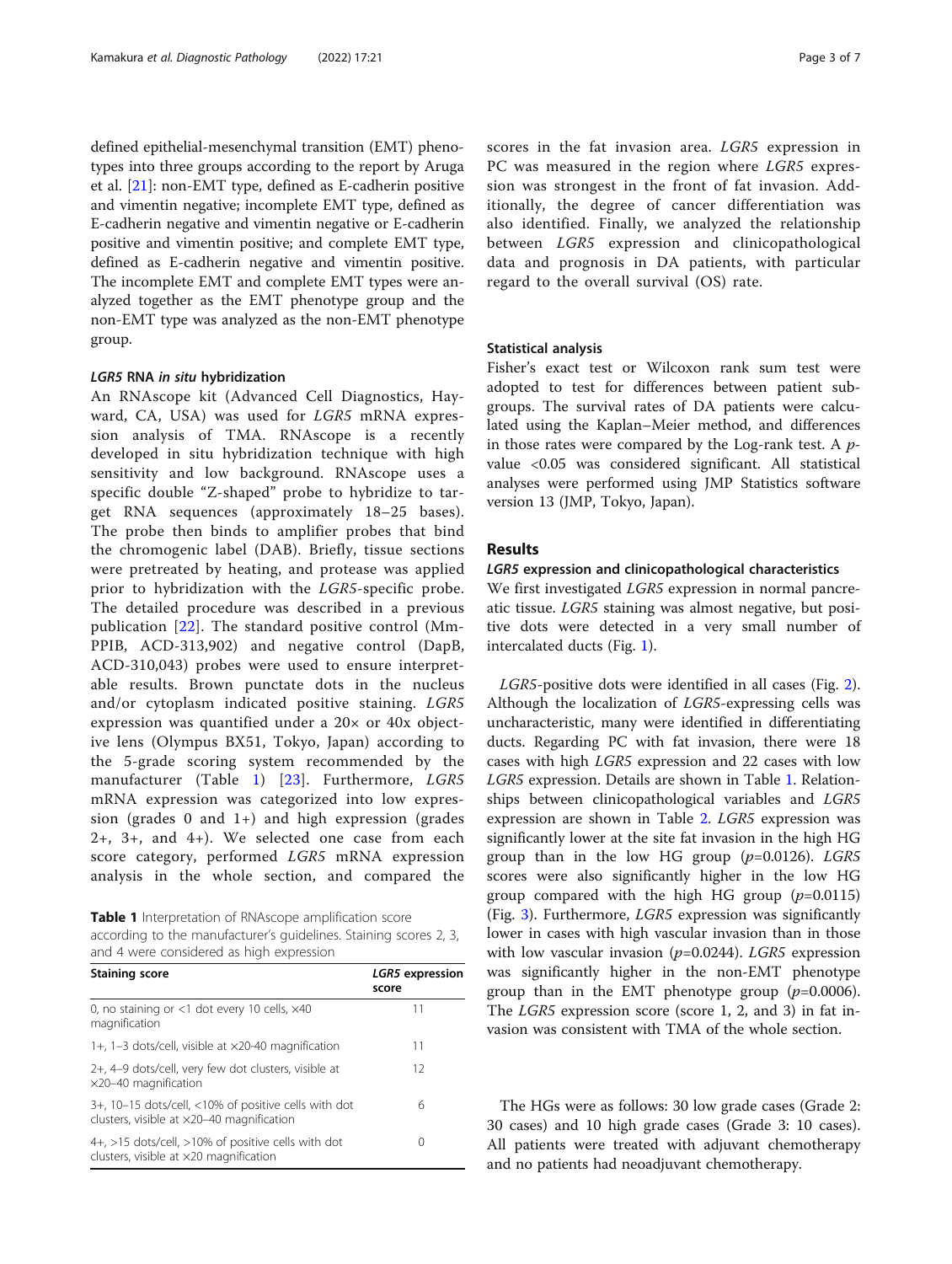<span id="page-3-0"></span>Kamakura et al. Diagnostic Pathology (2022) 17:21 Page 4 of 7



Fig. 1 LGR5 expression in normal pancreatic tissue. Positive dots were detected in intercalated ducts (arrows)

## Prognostic value of LGR5 expression in pancreatic DA

Next, we assessed the prognostic value of LGR5 expression in DA patients using Kaplan–Meier analysis and the log-rank test. The median survival of the entire DA patient group was 557.5 d (range: 293–1423 d). Logrank analysis showed no significant difference between OS in the high LGR5 expression group compared with in the low LGR5 expression group (median OS: 696.5 d [range, 261–1524 d] vs. 549.5 d [range, 306.5–1091.5], respectively;  $p=0.6889$ ) (Fig. [4](#page-4-0)).

## Discussion

Decreased expression of LGR5 at the site of fat invasion in the high HG and EMT phenotype groups may suggest that LGR5 affects the prognosis of DA, indicating that it may be related to cancer cell EMT. EMT is a change that induces the acquisition of migration and invasion abilities by epithelial-derived cancer cells and plays an



Fig. 2 LGR5 expression at the site of fat invasion. Representative hematoxylin and eosin (HE)-stained images of low histological grade (HG) (A and B) and high HG (C) tissues. In low HG tissues, LGR5 expression was relatively easy to identify (D and E). Detailed images of LGR5-positive dots (arrows) are shown in the insert image in D and E. In high HG, low LGR5 expression was identified (F). A detailed image of a LGR5-positive dot (arrow) is shown in the insert image in F. In low HG tissues, E-cadherin expression was identified (G and H). In high HG, E-cadherin expression was not identified (I). In low HG tissues, vimentin expression was not identified (J and K). In high HG, vimentin expression was identified (L). (A, B, and C: HE staining, 40x magnification; D, E, and F: LGR5 RNAscope, 40x magnification [insert image 60x magnification]; G, H, and I: E-cadherin, 40× magnification; J, K, and L: vimentin, 40× magnification)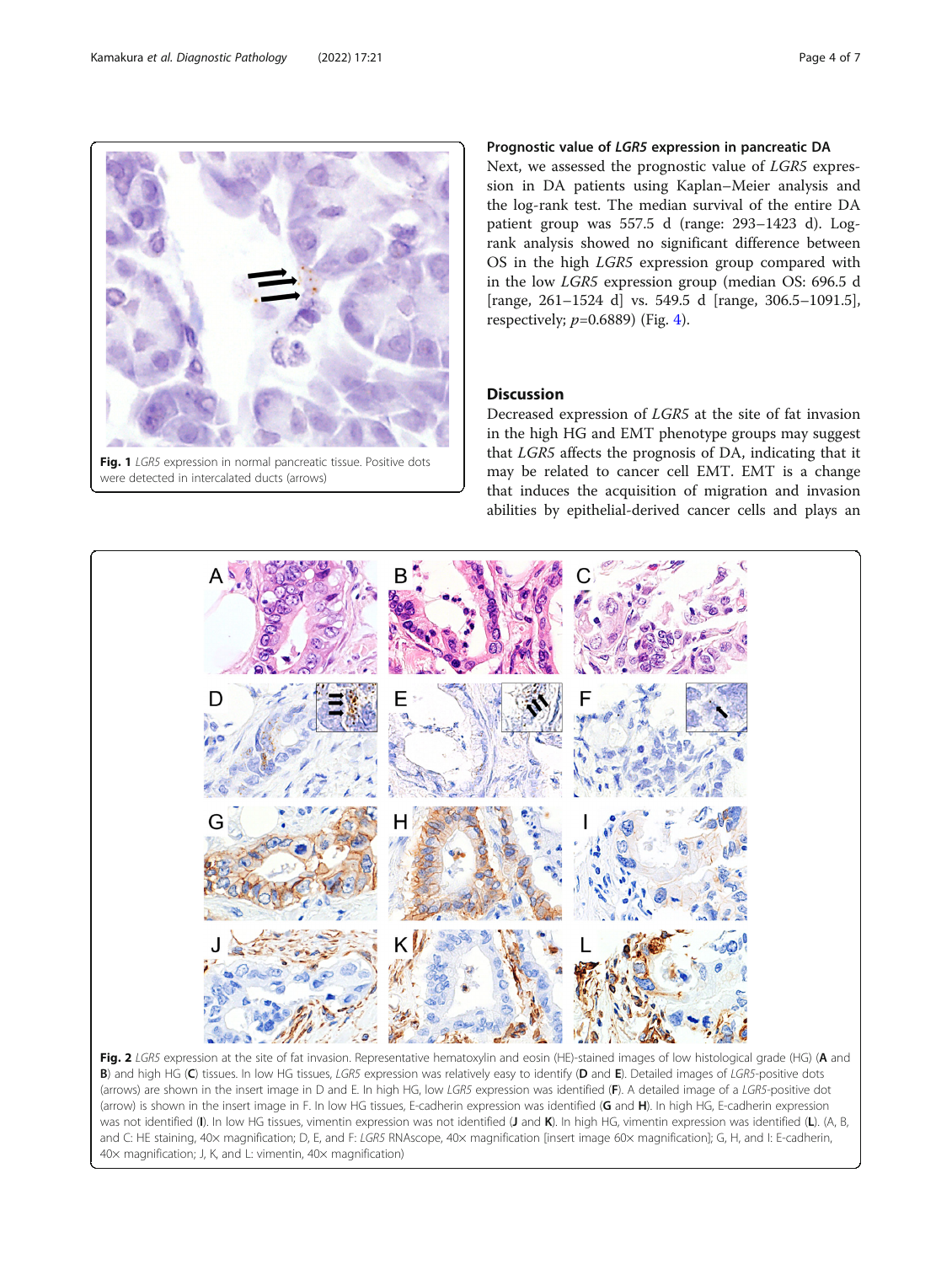| Factors                               |    | LGR5 expression |              |            |
|---------------------------------------|----|-----------------|--------------|------------|
|                                       | n. | High $(n=18)$   | Low $(n=22)$ | $p$ -value |
| Age                                   |    |                 |              | 0.7512     |
| $\geq$ 69years                        |    | 10              | 10           |            |
| <69 years                             |    | 8               | 12           |            |
| Sex                                   |    |                 |              | 1          |
| Male                                  |    | 12              | 14           |            |
| Female                                |    | 6               | 8            |            |
| Vascular invasion                     |    |                 |              | 0.0244     |
| Present                               |    | 6               | 16           |            |
| Absent                                |    | 12              | 6            |            |
| <b>TIL</b>                            |    |                 |              | 0.4271     |
| High                                  |    | 16              | 17           |            |
| Low                                   |    | $\overline{2}$  | 5            |            |
| Histological grade                    |    |                 |              | 0.0126     |
| High                                  |    | 1               | 9            |            |
| Low                                   |    | 17              | 13           |            |
| <b>EMT</b>                            |    |                 |              | 0.0006     |
| EMT phenotype                         |    | 10              | 22           |            |
| Non-EMT phenotype                     |    | 8               | 0            |            |
| TNM stage                             |    |                 |              | 0.4905     |
| $\begin{array}{c} \hline \end{array}$ |    | 14              | 14           |            |
| $\begin{array}{c} \hline \end{array}$ |    | $\overline{4}$  | 8            |            |

<span id="page-4-0"></span>Table 2 Associations between LGR5 expression and clinicopathological characteristics in pancreatic ductal adenocarcinoma

TIL: tumor-infiltrating lymphocyte; TNM: tumor, node, metastasis staging system





important role in the multi-step process that ultimately ends with distant metastases [[24\]](#page-6-0). Therefore, increased HG that suggests EMT of cancer cells, which has a significant effect on prognosis. Increased HG may also be biologically associated with low LGR5 expression. It has been reported that *LGR5* is strongly expressed in differentiated adenocarcinomas [[11\]](#page-6-0), as well as in other carcinomas such as colorectal cancer [[25\]](#page-6-0) [[26\]](#page-6-0). Low LGR5 expression in high HG PC cases may have an important effect on prognosis, but further elucidation is warranted.

Low LGR5 expression in the site of fat invasion may lead to EMT. In an immunostaining study of the colorectum, vascular invasion was frequently identified with low LGR5 expression [[27](#page-6-0)], which is consistent with our study. Although the above trends differ from some previous papers [[28](#page-6-0)] [[29](#page-6-0)], there are some molecular biological reports that reinforce our view. Low LGR5 expression may promote EMT, resulting in invasion and metastasis. Walker et al. reported that knocking down LGR5 increased the activation of EMT genes and invasiveness of colorectal cancer cell lines [\[30\]](#page-6-0). Carmon et al. also reported that ablating LGR5 resulted in decreased cell adhesion in colorectal cancer [\[31\]](#page-6-0). Jang et al. reported that LGR5 expression was associated with favorable prognosis and that LGR5 expression decreased migration in DLD1 cultured cells, which is one of the abilities gained by cells following EMT; however, they also found that LGR5 expression enhanced migration in other cultured colorectal cells [[32\]](#page-6-0). They also reported that EMT-related transcription factors were not involved in LGR5-regulated gene expression. These functional difference in colorectal cancer cells may indicate the complexity of the pathway that influences LGR5 expression during EMT. Additionally, the pathway that controls LGR5 expression during EMT may vary from organ to organ. Future elucidation is required.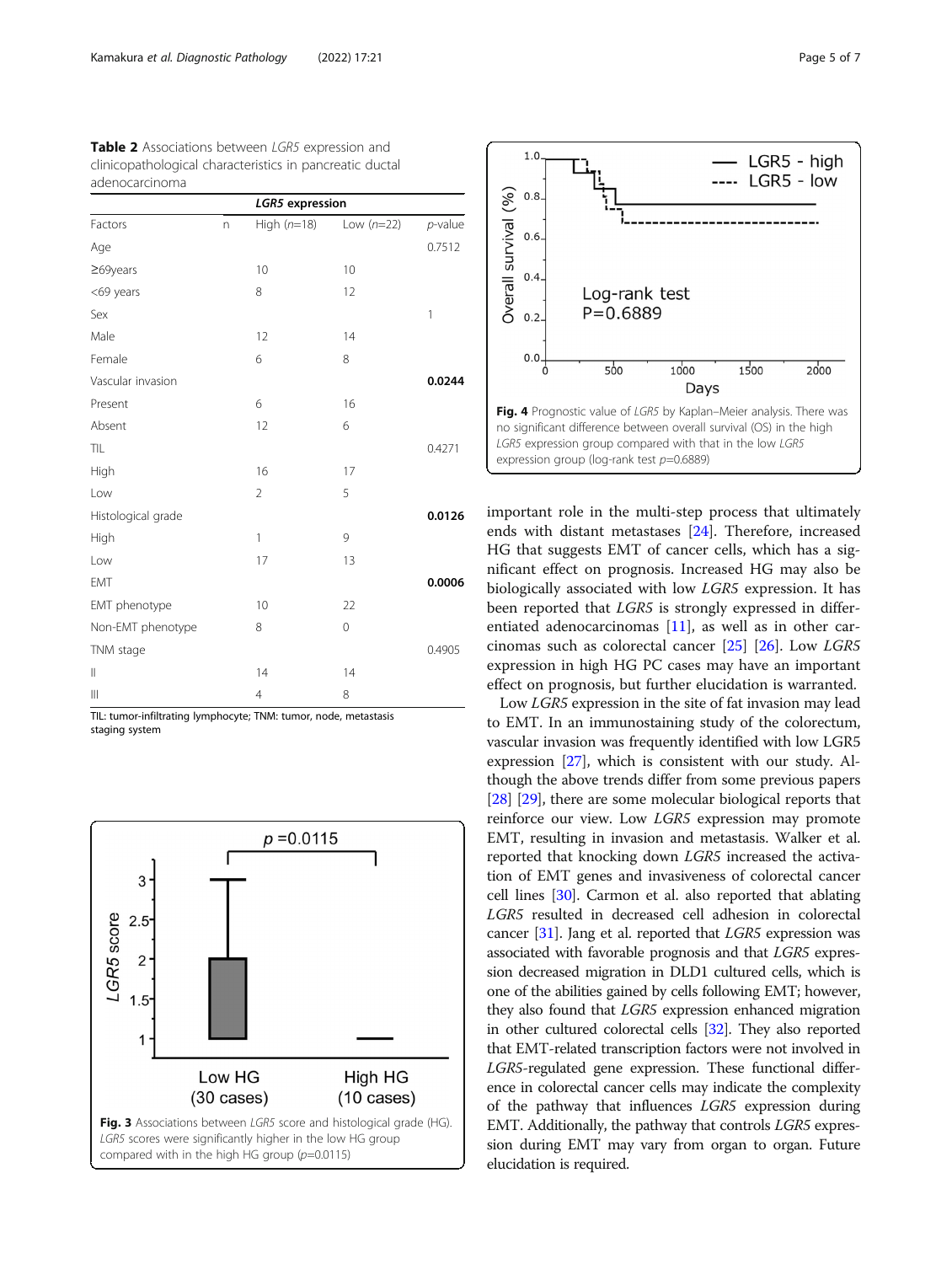Several reports have shown that both EMT and cancer stem cell markers are expressed in PC [\[33\]](#page-6-0) [\[34](#page-6-0)]. It has been reported that LGR5 and EMT-related transcription factors are co-expressed in intrahepatic cholangiocarcinoma [\[35\]](#page-6-0), but re-verification of their LGR5 expression data by immunohistochemistry and re-verification RNA in situ is desired. Jang et al. also reported no correlation between LGR5 and the expression levels of other stem cell markers (CD133, CD44, CD24, and CD166) in colorectal cancer [[32\]](#page-6-0). Therefore, LGR5 may have different biological characteristics from other CSC markers.

It has been reported that decreased LGR5 expression may be associated with abnormal methylation in colorectal cancer and bile duct cancer [[32\]](#page-6-0) [[36\]](#page-6-0). In colorectal cancer, a relationship was highlighted between poor differentiation, lymph node metastasis, and low LGR5 expression due to hypermethylation [\[32](#page-6-0)]. Conversely, distant metastasis and prognosis are associated with high LGR5 expression due to hypomethylation [\[32\]](#page-6-0), and the mechanism of methylation abnormalities has been identified. Methylation is closely related to microsatellite instability and may have effects on prognosis due to other factors. In this study, no significant correlation was found between LGR5 expression and the amount of inflammatory cell infiltration, which may affect methylation.

The invasion of fat by cancer cells is known to secrete various adipokines such as leptin, adiponectin, IL-6, CCL2, and CCL5 [[37\]](#page-6-0) [[38\]](#page-6-0). In cultured PC cells, it has been reported that invasion and drug resistance are enhanced in a fat invasion model [[17](#page-6-0)]. It has also been reported that cancer-associated adipocytes transferred from peripancreatic adipocytes in the pancreas enhance tumor cell migration, invasion, chemotherapy resistance, and EMT properties [[39\]](#page-6-0). First reported in breast cancer cells, cancer-associated adipocytes are known to be involved in the activation of adipokine CCL2 and lead to the further activation of cancer stem cells [\[40\]](#page-6-0). Because LGR5 may have different properties than other cancer stem cell markers, there is an association between low LGR5 expression in fat invasion and cancer-associated adipocytes, especially CCL2, which may result in EMT.

In normal pancreas, LGR5 appears to be barely expressed or expressed in small amounts in some intercalated ducts. Our group previously reported similar results  $[11]$  $[11]$ , indicating that *LGR5* expression may be enhanced during pancreatic regeneration. However, its function in the normal pancreas has not yet been fully elucidated.

#### Conclusions

Although LGR5 has been regarded as a promising cancer stem cell marker, its biological behavior may be different from other cancer stem cell markers; the exact function

of LGR5 remains unclear. The possibility of EMT occurring in cancer cells due to the involvement of LGR5 and cancer-associated adipocytes needs to be reexamined by expression analysis in cultured cells. Our findings suggested that decreased LGR5 expression in the fat invasion front is associated with more aggressive biological behavior in pancreatic ductal adenocarcinoma, with higher tumor grade, EMT phenotype, and higher vascular invasion. Further study is warranted in the future.

#### Abbreviations

PC: pancreatic cancer; DA: ductal adenocarcinoma; LGR5: leucine-rich repeatcontaining G-protein-coupled receptor 5; HE: hematoxylin and eosin; OS: overall survival; HG: histological grade; EMT: epithelial-mesenchymal transition

#### Acknowledgements

We are grateful to Yukihiro Kobayashi, Masanobu Momose, Yasuyo Shimojo, Naoko Ogiwara, Akiko Inamura, Chitoshi Arai, Marina Nuno, Kanade Wakabayashi, and Naoko Yamaoka at Shinshu University Hospital for their excellent technical assistance. We thank James P. Mahaffey, PhD, from Edanz (<https://jp.edanz.com/ac>) for editing a draft of this manuscript.

#### Authors' contributions

MK and TU participated in the design of the study, performed the pathological analysis, and drafted the manuscript. MI, SA, and SK helped with the pathological analysis. MK and TU performed statistical analysis. YK and TN conducted immunohistochemistry. TN, TY, AS, and TU examined the clinical data of the cases. HO and TU critically revised the draft manuscript for important intellectual content. The author(s) read and approved the final manuscript.

#### Funding

This study was partially supported by the Hokuto Foundation for Bioscience (grant awarded to T.U.). The funding body had no role in the study design, collection, analysis, or interpretation of data or manuscript writing.

#### Availability of data and materials

All data generated and analyzed during the current study are available from the corresponding author upon reasonable request.

#### **Declarations**

#### Ethics approval and consent to participate

This study was approved by the Ethics Committee of Shinshu University School of Medicine (Approval Code: 4088). The requirement of informed consent was waived, and an opt-out method was used because of the retrospective design of the study. The investigation was conducted in compliance with the Helsinki Declaration.

#### Consent for publication

Not applicable.

#### Competing interests

The authors declare that they have no competing interests.

#### Author details

<sup>1</sup>Department of Gastroenterology, Shinshu University School of Medicine, Matsumoto, Japan. <sup>2</sup>Department of Laboratory Medicine, Shinshu University School of Medicine, 3-1-1 Asahi, 390-8621 Matsumoto, Japan. <sup>3</sup>Department of Surgery, Shinshu University School of Medicine, Matsumoto, Japan. 4 Department of Biomedical Laboratory Medicine, Shinshu University School of Medicine, Matsumoto, Japan.